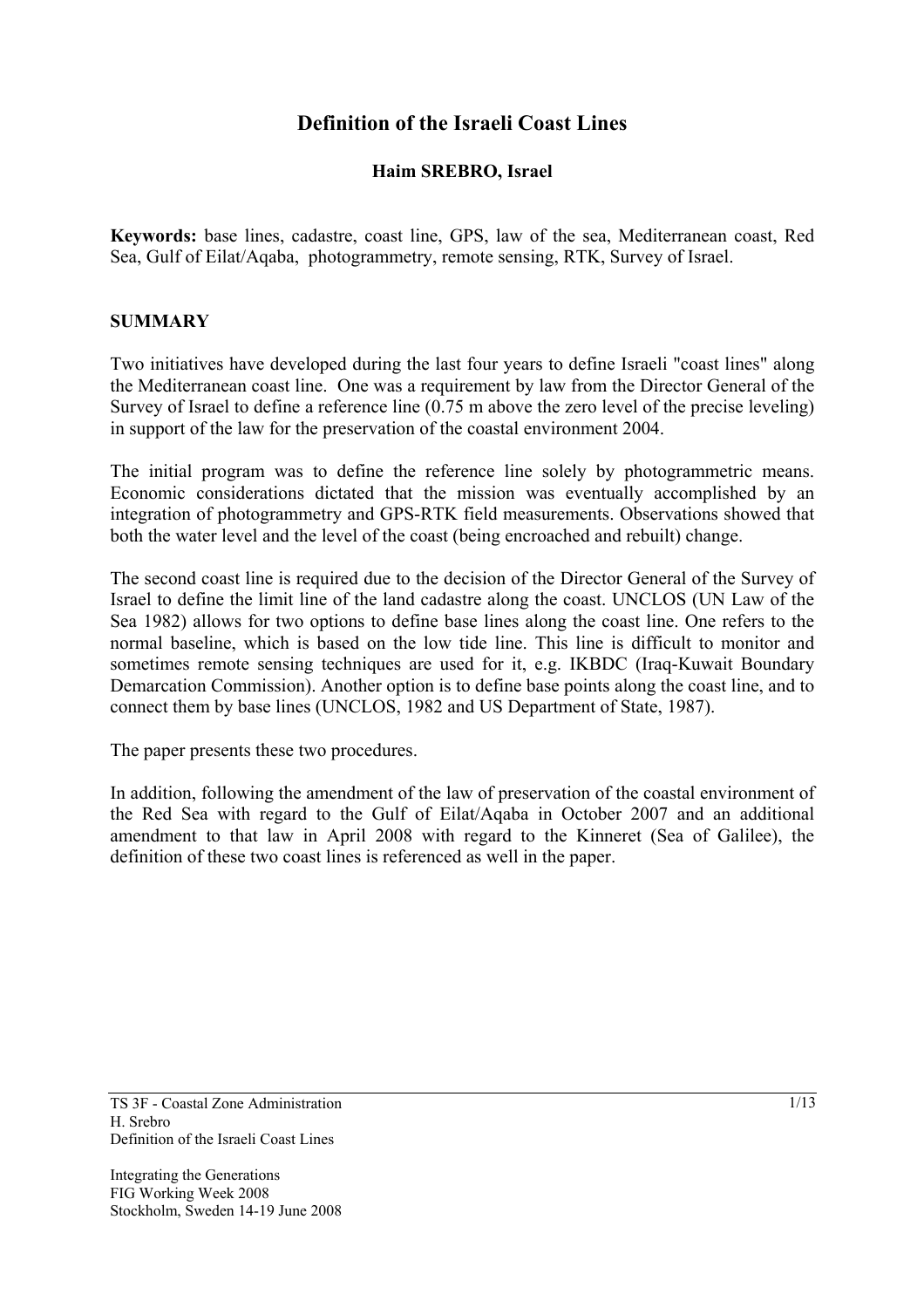# **Definition of the Israeli Coast Lines**

### **Haim SREBRO, Israel**

### **1. INTRODUCTION**

Israel is a maritime state, having 190 km of coast line along the Mediterranean between Rosh Hanikra and the Gaza Strip and nearly 12 km of coast line in the Gulf of Elat (known also as the Gulf of Aqaba) which is an extension of the Red Sea. In addition Israel shares sovereignty over the Dead Sea. In the north the lake Kineret (Sea of Galillee) is fully contained in Israel.

This situation calls for comprehensive attitude of the State of Israel with regard to the sea, mainly in addition to security which is self evident, to safety of navigation, to legal, economical, and environmental considerations and even to the potential of artificial islands. Reconnaissance and survey should be a fundamental condition for any analysis and any decision of policies. A great deal of such efforts lay in the domain of geographers and surveying and mapping experts. Part of this effort is the production of a series of hydrographic charts by the Survey of Israel, based on bathymetric survey.

While the maritime boundaries of Israel, and hence the territorial sea in the Gulf of Eilat and the Red Sea had been settled in the Peace Treaty between Israel and Jordan, its maritime boundaries in the Mediterranean Sea are not settled yet.

Though the adjacent maritime boundaries with Lebanon, Egypt and the Palestinian Authority depend on the future of the Peace Process, there are important considerations which require definition of the maritime zones, the most important of which are security, economical and environmental considerations. Limits of concessions to develop mineral resources are of special interest.

The definition of maritime zones is usually with reference to the coastal baselines of a state.

This article will elaborate on the options of defining the coastal baseline along the Mediterranean coast of Israel.

On the  $4<sup>th</sup>$  of August 2004, the Knesset (the Israeli Parliament) passed the law for preservation of the coastal environment along the Mediterranean coast. The coast line is defined in the definition by the following: "The line defined by the coordinates and marked on a map, at the height of 0.75 m above the zero level of the precise leveling, along the Mediterranean coast, as defined by the Director according to the Survey Ordinance…"

On the 15 0f October 2007 the Knesset passed an amendment to this law with regard to the coast line along the coast of Yam Suf (The Red Sea). On the  $1<sup>st</sup>$  of April 2008 another amendment passed with regard to the coast line around Lake Kineret (the Sea of Galilee).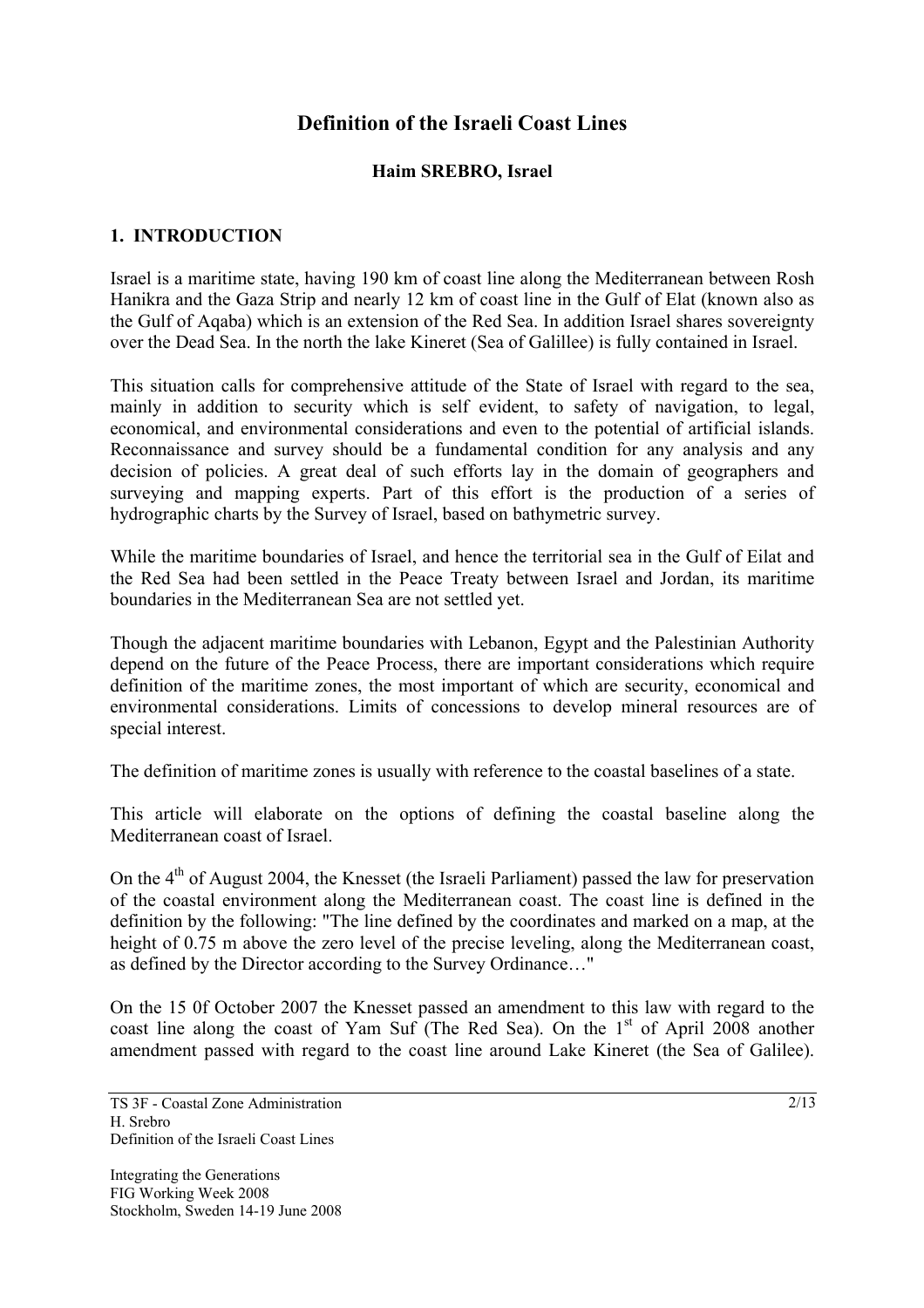Derived from this it was that the Director General of the Survey of Israel was required to define the reference coast lines of the Mediterranean Sea, the Gulf of Eilat and the Sea of Galilee.

This article elaborates on the definition of these lines as well.

## **2. THE DEFINITION OF THE COAST LINE - MAPI 2005**

On the  $4<sup>th</sup>$  of August 2004, the Knesset passed the law for the preservation of the coastal environment 2004, along the Mediterranean coast. The law took effect on 15 November 2004.

"The Objectives of this law are:

1. To protect the coastal environment, its natural resources and its heritage; to restore and to preserve them as a special resource and to prevent damage to them;

2. To preserve the environment of the sea shore and the coastal sand for the good and the pleasure of the public and the future generations;

3. To formulate principles and limitations for management, development and usage of the coastal environment".

In the Chapter of definitions in the law, under "the coastal environment" we find:

"The area between the Mediterranean coast line and a line that will be measured 300 m inland from the coast line, and the area that will be measured from the coast line seawards to the limit of the territorial sea, including the land surface and the subsurface, and in the sea, the surface of the sea bottom and the subsurface of the sea bottom, all natural and landscape resources, nature and heritage assets, and antiquities, as defined in the Law of Antiquities, in them and above them".

The coast line is defined in the definitions by the following addition:

"The line defined by coordinates and marked on a map, at the height of 0.75 m. above the zero level of the precise leveling, along the Mediterranean coast, as defined by the Director according to the Survey Ordinance (the laws of Eretz Israel, vol. 2, page 1368; 1953, page 98) and published in the Reshumot (the official Gazette) within one year, from the beginning of correction no. 69 correction, and until the above mentioned publication, as surveyed by licensed surveyors as defined in the Survey Ordinance, and in accordance with it".

Derived from it is that the Director General of the Survey of Israel is required to define the coast line, as defined above, within one year, i.e. by November 15, 2005.

The director as required defined the coast line. The line is defined by a series of points along the Mediterranean, numbered sequentially; the position of each point defined in terms of the New Israel Grid coordinates.

This line is called "The Coast Line – MAPI 2005". The defined line has been derived optimally from field surveys supplemented by photogrammetric measurements in inaccessible areas.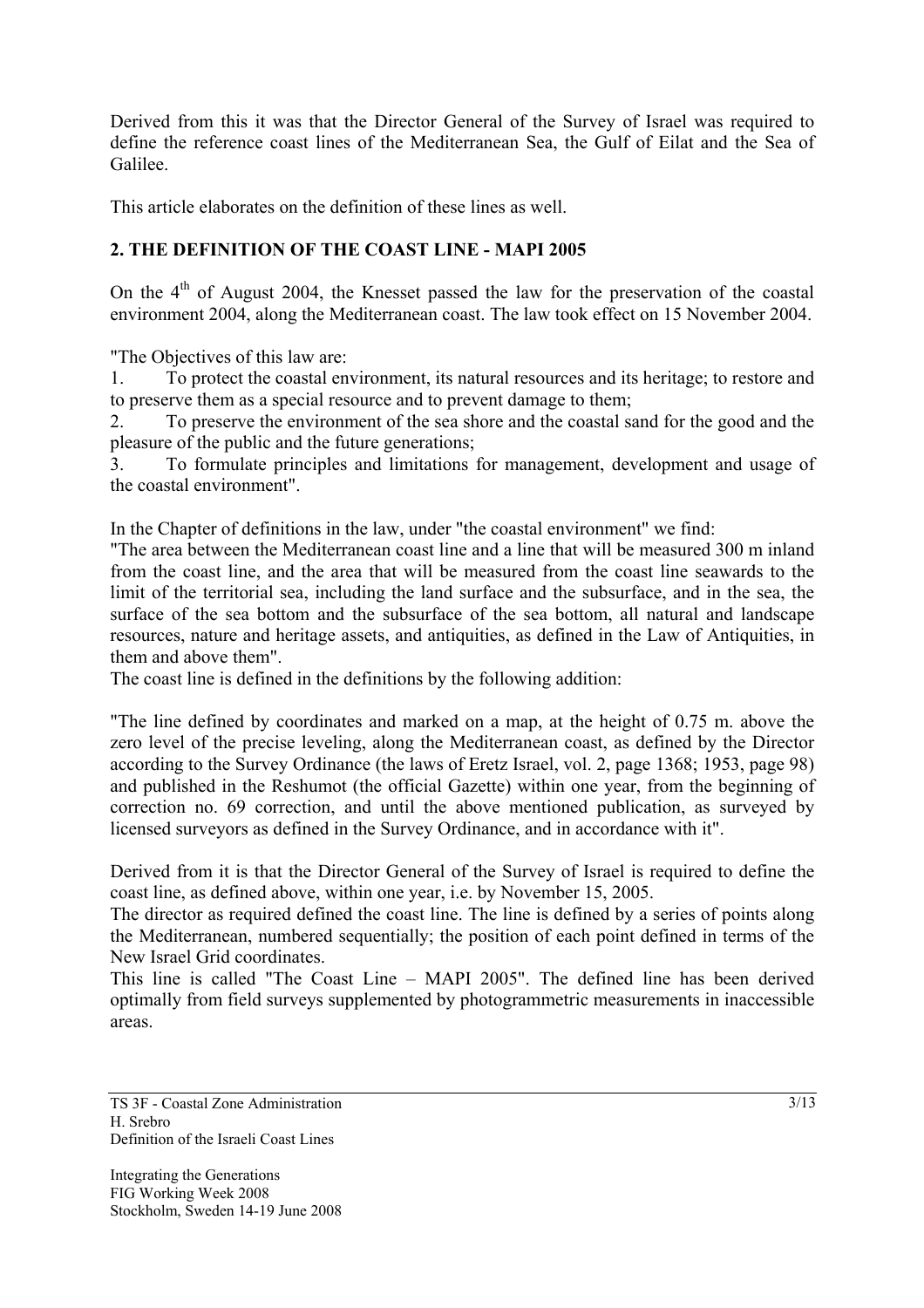The optimal definition of the line was made "at the height of 0.75 m. above the zero level of precise leveling", as specified by the law, and taken from the existing national control network in 2004-2005.

It should be noted that the mean sea level of the Mediterranean during the last year was 10 cm. Consequently 75 cm. above the zero level of precise leveling is actually 65 cm. above the mean sea level during the last year.

It is stressed that the binding definition according to the law of preservation of the coastal sea shore environment is expressed in coordinates published in the 'Reshumot' (The Official Records).

Any other form of publication, either digital or printed, as in this publication, is meant to assist the enforcement of the law of preservation of the coastal (sea shore) environment. If any doubt arises, the binding location is defined by coordinates published in the Reshumot.

## **2.1 Technical clarifications**

The law states that the coast line will be 0.75 m. above the zero level of the precise leveling which means that it is  $0.65$  m. above the mean sea level in 2005. The annual rate of change as observed over a number of years up to the year 2002 was approx. 1 cm increase in the sea level. In the last few years a slight decrease in the mean sea level occurred.

The Interministerial Committee, headed by the Survey of Israel, recommended defining the line at the elevation of 1.50 m. above sea level. This recommendation meant to define a stable line, taking into consideration short term variations in the sea level, such as tides, temporary variations caused by storms and also long term variations, such as the systematic rise in the sea level caused by global warming and the accompanying melting of ice in the Polar Regions.

The definition of the line at the 1.50 m. elevation would have pushed the line eastwards and would have increased the area for limitations that the law imposes on the coastal environment including limitations on building construction.

The elevation of 0.75 m. was accepted by the law makers as a compromise.

Our estimate was that in part of the area of the shore, the line would be unstable and sensitive to fluctuation. The field parties were instructed to take three measurements at every point along the coast. One at 0.75 m. above the zero level of the precise leveling and additional measurements at 1.0 m. and 1.25 m. above the zero level. This would be a basis for future research regarding the stability of the line through repeated measurements.

During the field surveys we were exposed to the problems with respect to the 0.75 m. line in certain areas. In order to strengthen the professional infrastructure, repeated measurements were made to investigate the sensitivity of the line to changes. As a result, it is possible to state that the 0.75 m. line along the Israeli coast of the Mediterranean is not stable in many areas: The sea level rises and falls, and as a result in combination with sea waves the location of the 0.75 m. line was at certain points in the water. In addition the shore itself was not stable in some places: the sand sometimes is being swept into the water, and at other times the sand piles up and the shore level rises. These phenomena are governed by prevailing winds along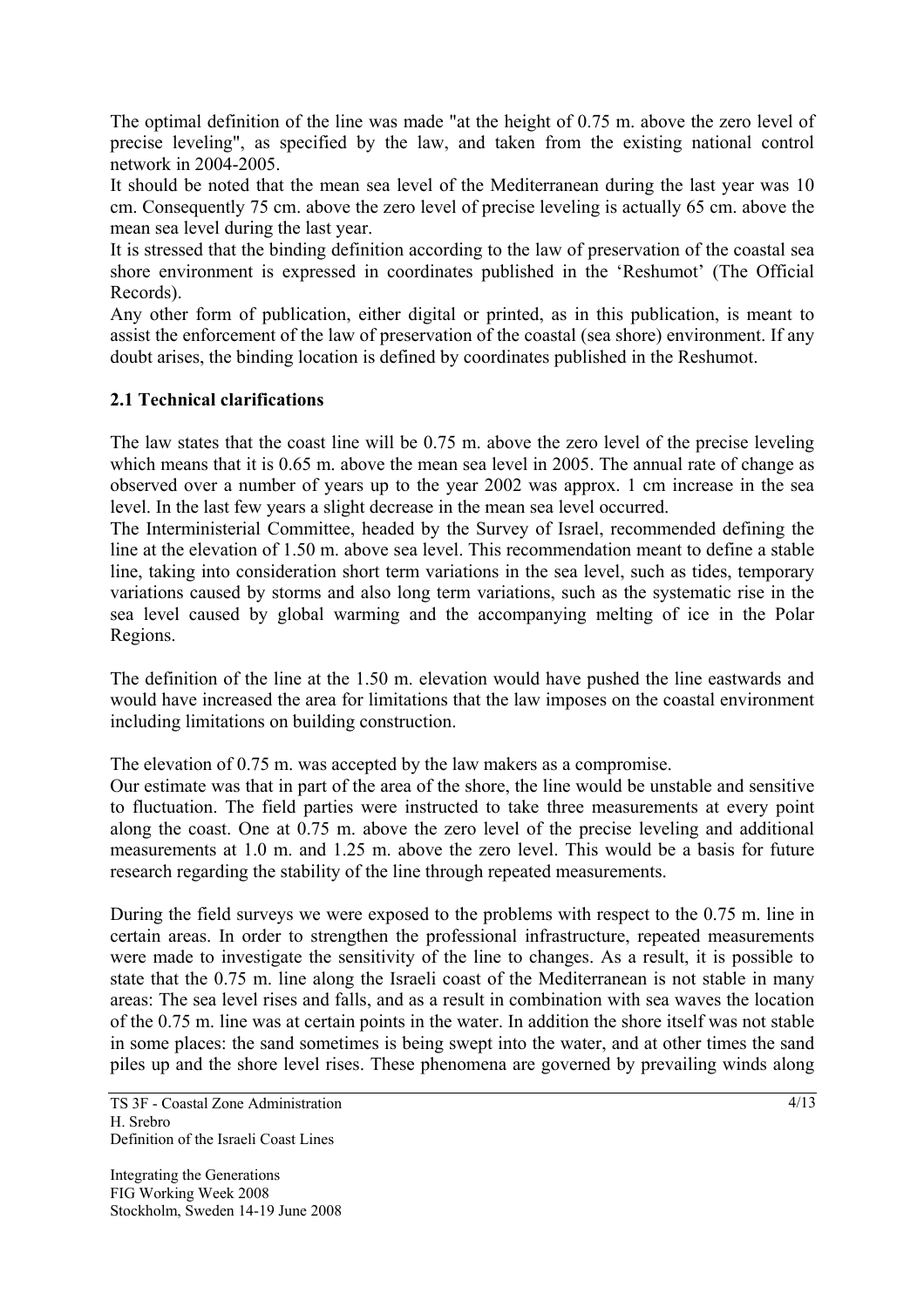the shore, by the tides and by the energy of the waves breaking on the shore above the elevation of 0.75 m.

Although the 1.0 m. line was more stable than the 0.75 m. line, it was not totally stable along its entire length. The 1.25 m. line was generally stable.

In places where repeated measurements were made, we did our best to preserve the spirit of the law, and ensure a 100 m. dry strip as much as possible.

In sections of the coast in which there were rocks or vertical cliffs, or protecting walls, in such a way that the elevation of 0.75 m. was on the vertical face the elevation measurements were made on the westernmost spot which was approachable from the shore. The coast line was measured with the aid of a GPS-RTK receiver, with respect to base points determined by the Survey of Israel in the vicinity of the coast along its entire length.

In those places where the coast can be termed as artificial (ports, marinas, fortress walls, etc.) the measurements were made using photogrammetric methods.

In the vicinity of the Ga'ash coast which suffered from limitations in GPS reception, the measurements were made by total station instruments.

The coordinates of the "The Coast Line – MAPI 2005" were defined in New Israel Grid as defined in the Survey Ordinance (Surveying and Mapping) – 1998.

The elevation of 0.75 m. was determined with reference to the orthometric height datum, as defined in Survey Ordinances and based on the precise leveling elevation found in the geodetic data files of the Survey of Israel, established with respect to this datum.

Based on conclusions drawn from the many repeated measurements made, the Director General included the following recommendation: In the face of the instability of the sea shore at the 0.75 m. elevation above the precise leveling datum as described above, I recommend to consider in the future increasing the elevation defined by law to 1.5 m. or at least 1.25 m. above the datum of precise leveling.

#### **2.2 The Preliminary Photogrammetric Option**

The length of the coast line from Rosh Hanikra in the north, to the Egyptian border near Rafiah in the southwest, is close to 230 km. The plan called for photogrammetric mapping of the coastal area and was to include 400 m inland toward the east. The mapped area would have totaled 92 sq. km. Flight time for aerial photography back and forth along the coast line is approximately 3 hours and including the special sections like the ports and marinas. In order to prepare a cost estimate, two mapping scales were chosen: 1:1,250 and 1:2,500. At a mapping scale of 1:1,250, planimetric and altimetric mapping accuracy is  $\pm 0.25$ m and DEM was planned for a grid of every 10 m. At mapping scale of 1:2,500, planimetric and altimetric mapping accuracy is  $\pm 0.50$  m and DEM would have been measured as a grid of every 15 m.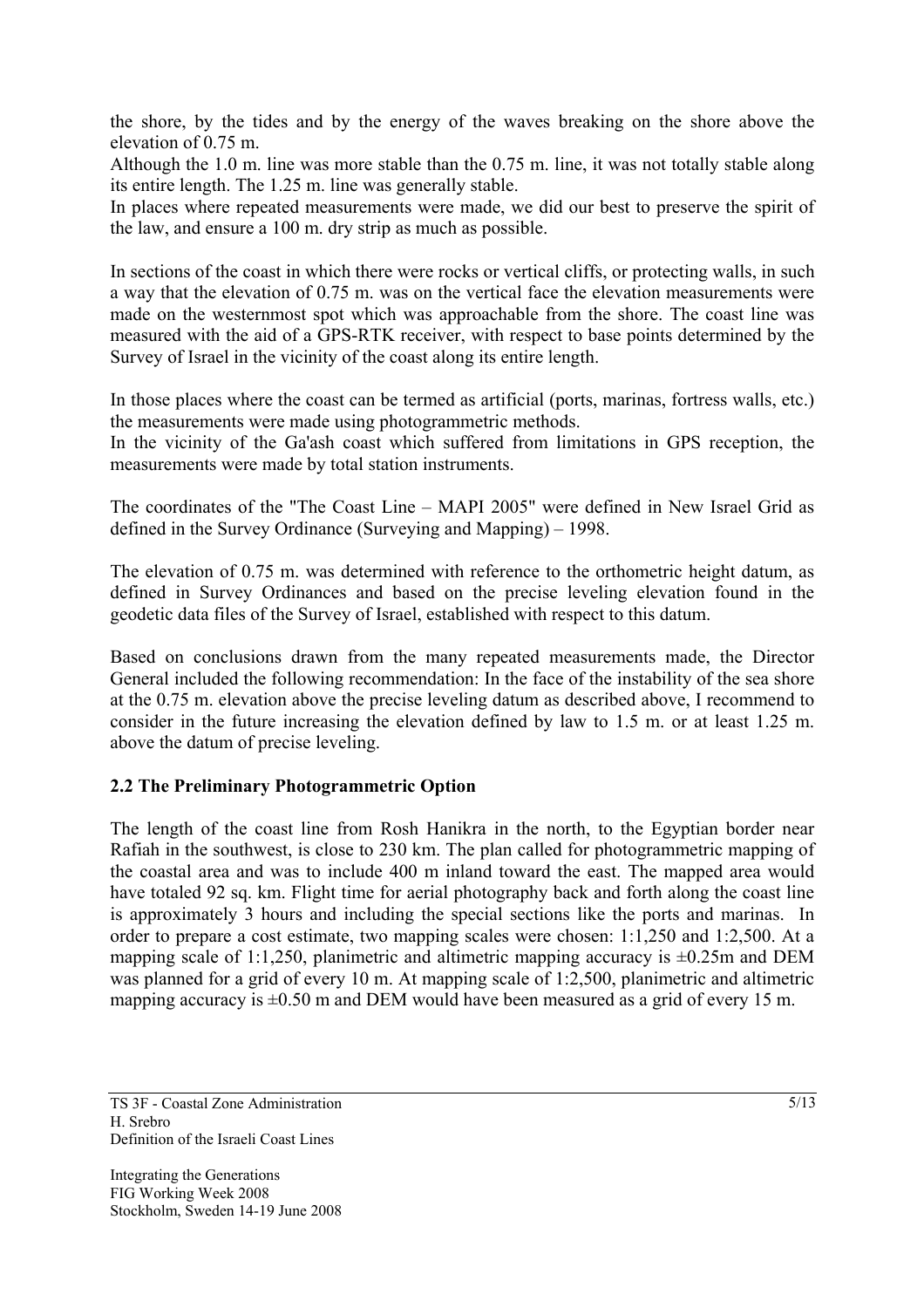## **2.3 The Geodetic Alternative**

The pilot project:

Due to the high cost of the photogrammetric option the director general decided to consider a geodetic alternative for the measurement of the required coast line. A Preliminary Study was defined in a pilot project.

The purpose of the pilot was to evaluate the validity of GPS-RTK field measurement along the coast line, to find the optimal distance between the surveyed points along the coast line, to check the stability of the 0.75 m height line and to better evaluate the cost of the geodetic option.

In addition a field survey was executed along the entire coast in order to check and chose adequate control points – out of existing 500 points – to serve as geodetic control reference for the project.

The pilot project took part north of Nahariya near the beginning of the coast line. The 0.75 line was measured repeatedly in different dates (weeks apart) by different surveyors.

The results of the pilot showed differences of up to 18m in the east-west direction between the measured 0.75m height lines, which reflected the instability of the sand in the area. Part of the line appeared sometimes inside the water. Since this instability was anticipated, measurement lines at the levels of two additional heights were also taken.

The results of the repeated measurements show that the line at a height of 1.25 m was found to be stable and should be preferred from the professional point of view if the law will be altered in the future.

The evaluation of costs showed that the geodetic option was lower in cost in comparison to the photogrammetric one.

The technical recommendations, which were taken out of the pilot project, were to base the GPS-RTK field measurements on horizontal and vertical reference points 5km apart. The chosen density of measurement was one every 40 m, except areas of abrupt changes where shorter distances were chosen usually of every 15 m.

#### **2.4 The Decision of the Director General**

The evaluation of the two alternatives showed one advantage of the photogrammetric option but many more advantages to the GPS field survey.

The advantage of the photogrammetric option was that it would cover the entire coast line, thus using one consistent method and technology. The disadvantages of the photogrammetric option were that it could not meet the accuracy which could be achieved by the ground survey (+ 25 cm using the large scale photography versus + 4 cm of GPS measurement accuracy and 10cm of the final line definition).

In addition, as was faced during the pilot, the height of 0.75 m is situated sometimes beneath the water level, thus not enabling photogrammetric measurements.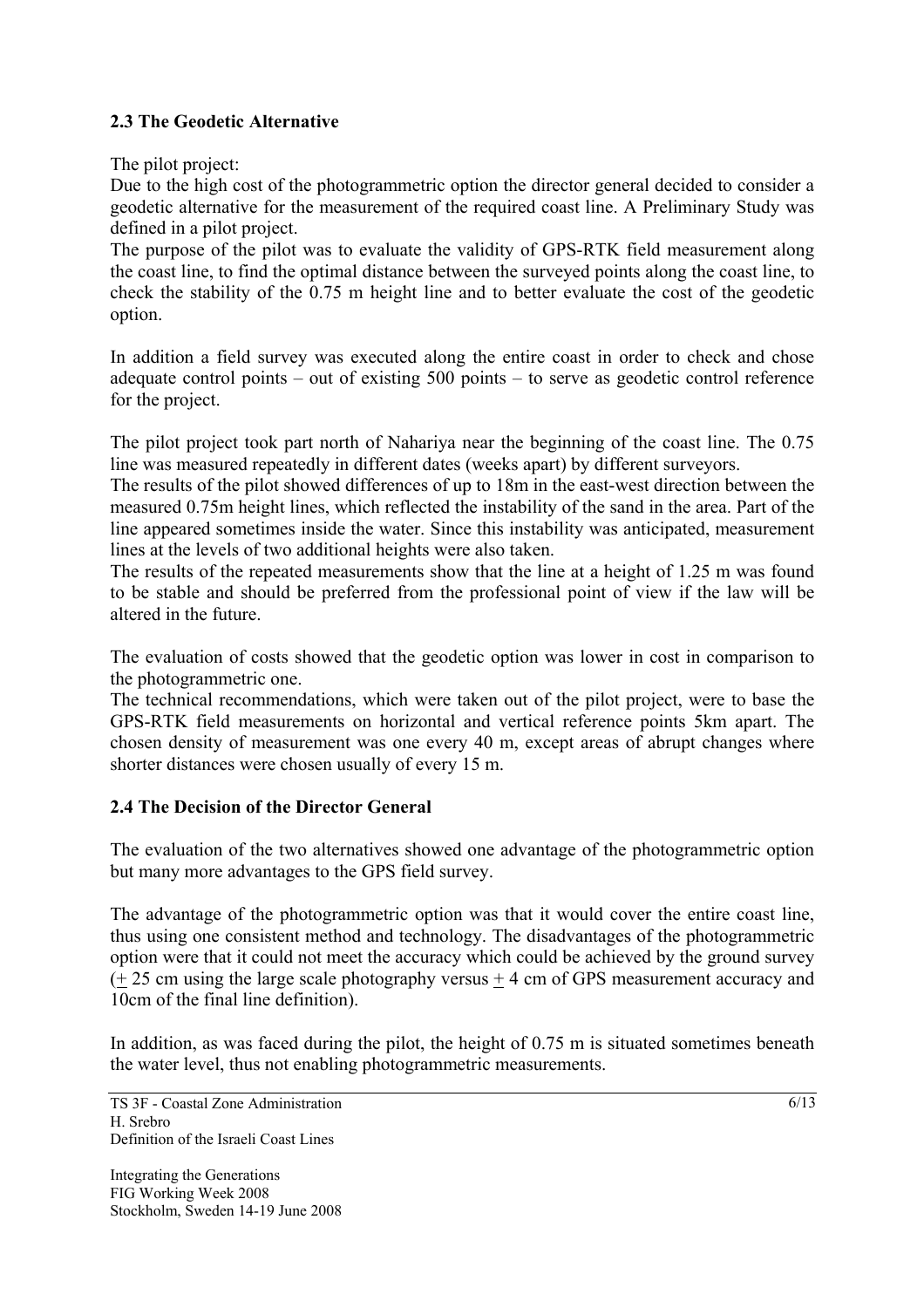In addition the movement of the 0.75 m contour line due to local periodical changes could not be traced by photogrammetric means without repeated aerial photography.

This would raise the costs of the project very much. The field survey is much more flexible. Due to these considerations the decision was to adopt the field survey for most of the line and to define the rest of the line along the inaccessible area by photogrammetric methods. The final resolution:

The resolution following the pilot was to define the line by three methods: a. 152 km by GPS-RTK field survey; b. 8 km by traditional field survey; c. 30 km by photogrammetric measurements.

## **2.5 Description of the Integrated Project**

The definition of the final coast line was based on a mixture of 3 methods. 160 km out of 190 km of coast line were measured by geodetic field surveying methods. For most of the area (152km) GPS-RTK was used. The rest 8 km where the GPS-RTK was not applicable due to poor GPS and Cellular reception – EDM survey equipment was used for measurements of distances and angles.

30 km of the line were measured, using photogrammetric methods, along artificial installations like ports, marinas, walls etc. and along inaccessible areas.

Three lines were measured in the field along the coast: the required line at 0.75 height and two additional lines at 1.0 m and 1.25 m heights, for potential use in case that the law will change.

For control purposes, at three areas the lines were measured repeatedly by different surveying teams.

The accuracy of the field measurement was better than 4cm (r.m.s). The accuracy of the resulting definition of the final line was 10 cm (r.m.s).

An evaluating team leaded personally by the Director General defined the final line, especially along the photogrammetric coverage.

After the geodetic measurements were performed in the open natural areas, the project was handed over to the Dept. of Photogrammetry in order to complete the measurements. For the photogrammetric measurements, 2004 aerial photos from the Survey of Israel archives were used. Photogrammetric measurements were taken only in built-up areas bordering the waterline, where walls are upright (perpendicular to ground). In light of the fact that features are upright and higher than 0.75 m, the contour line 0.75 m (the Coast Line), will coincide, planimetrically, with the topline of the measured features. Each photogrammetric model was based on the same control points measured in the field and connected to the control points used for the geodetic measurements. The photogrammetric measurements of the coast line were connected to the geodetic measurements and thus created the coordinate points of the coast line.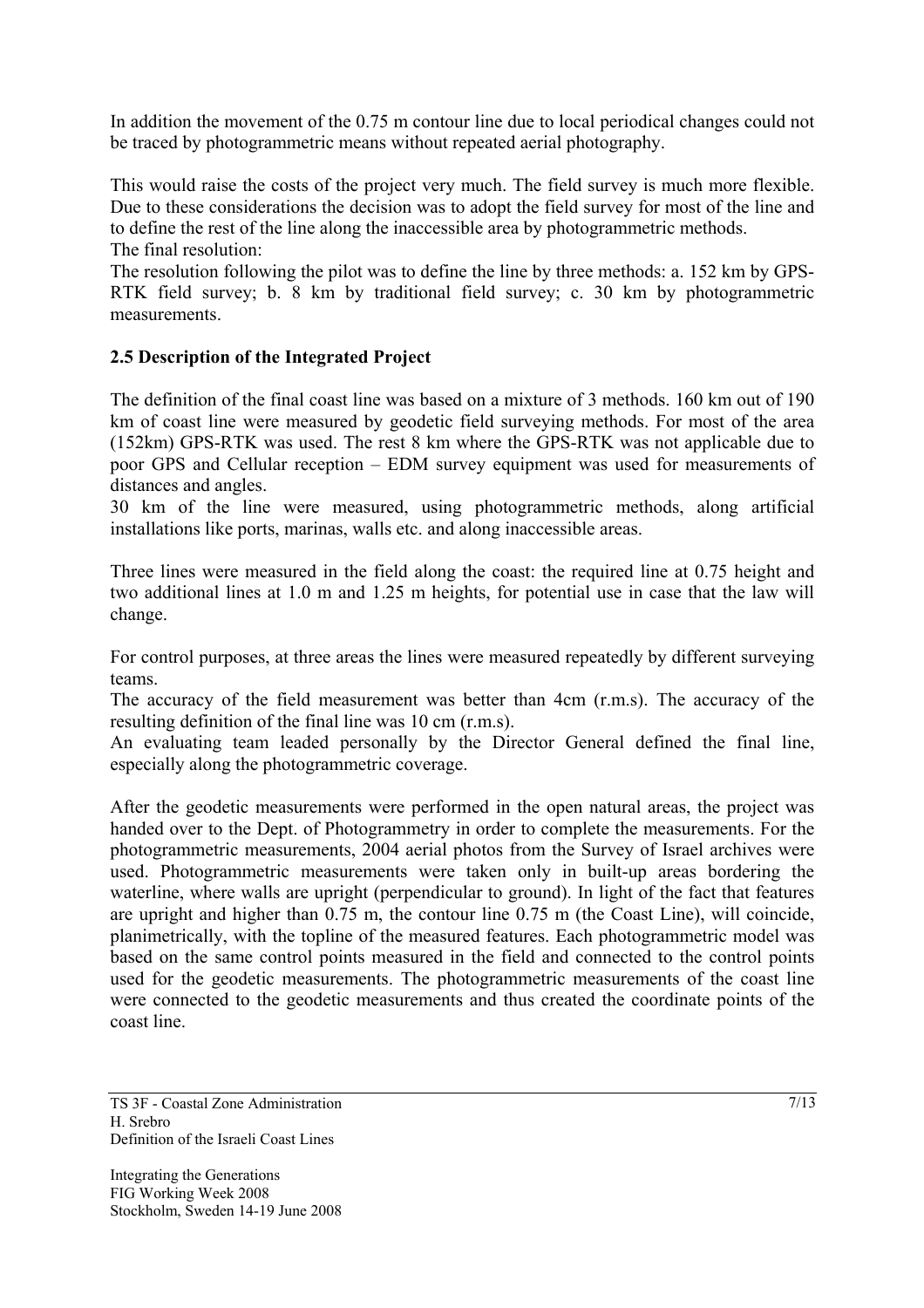After completion of the measurements and final quality control application, all the measurements were collected into one file. The coast line points were consecutively numbered from north to south. In total there were 6194 points which were measured. The length of the coast line is approximately 190 km long (not including the Gaza shoreline); the density of the points is about 30 m along the line.

## **2.6 The Coast Line Atlas**

At the end of the project, the Survey of Israel produced the Coast Line Atlas. It is composed of four chapters: Introduction, Legend, the coast line printed on an orthophoto background and the Coast Line Coordinate List. For user convenience, the digital data of the coast line was prepared in six formats: EXCEL, DXF, SHAPE, ATL/KLT, ASCII, PDF.

This publication is composed of two parts:

The first part presents the "The Coast Line – MAPI 2005" on the background of orthophoto sheets at 1:10,000 scale (or enlargement of 1:50,000 maps to this scale). This part includes 77 orthophoto sheets covering the shore line from Rosh Hanikra to the Gaza Strip.

The second part of the publication gives the list of coordinates of the coast line published in the Reshumot. Again, the version in the Reshumot is binding. The coordinates defined by field surveys are of the points actually measured.

For convenience, the orthophoto sheets of the first part are preceded by 4 index maps at 1:250,000 scale and two tables which provide the connection between the orthophoto and the points defined by coordinates in the second part.

"The Coast Line – MAPI 2005" is shown on the maps as a yellow line. In addition to this line, a line 100 m. from the coast line, is shown as a purple line, and is meant to assist the users in identifying "the area of the sea shore" mentioned in the law in the land part of the area.

"The area of the sea shore" is defined in the appendix to the law, as defined by a line 100 m. from the coast line, as measured inland, and a line matching the 30 m. depth of water line in the sea, or 1 nautical mile distance from the coast line, whichever is more distant from the coast line seawards.

The line defining the limit of "the area of the sea shore" seawards is marked on the 1:250,000 scale index maps as a green line.

The 300 m. line is presented, for the convenience of the users, for the purpose of illustrating the environment of the sea shore and is marked as a red line

Every page bears the signature of the Director General of the Survey of Israel, approving the presentation of the coast line. The signature does not approve the exact location of the 100 m. line and 300 m. line, which appear for illustration purposes only. As stated before, in case of any doubt as to the line, as it appears on the orthophoto and the location published in the Reshumot, the location published in the Reshumot is binding.

For any authoritative advice one should consult the Survey of Israel.

.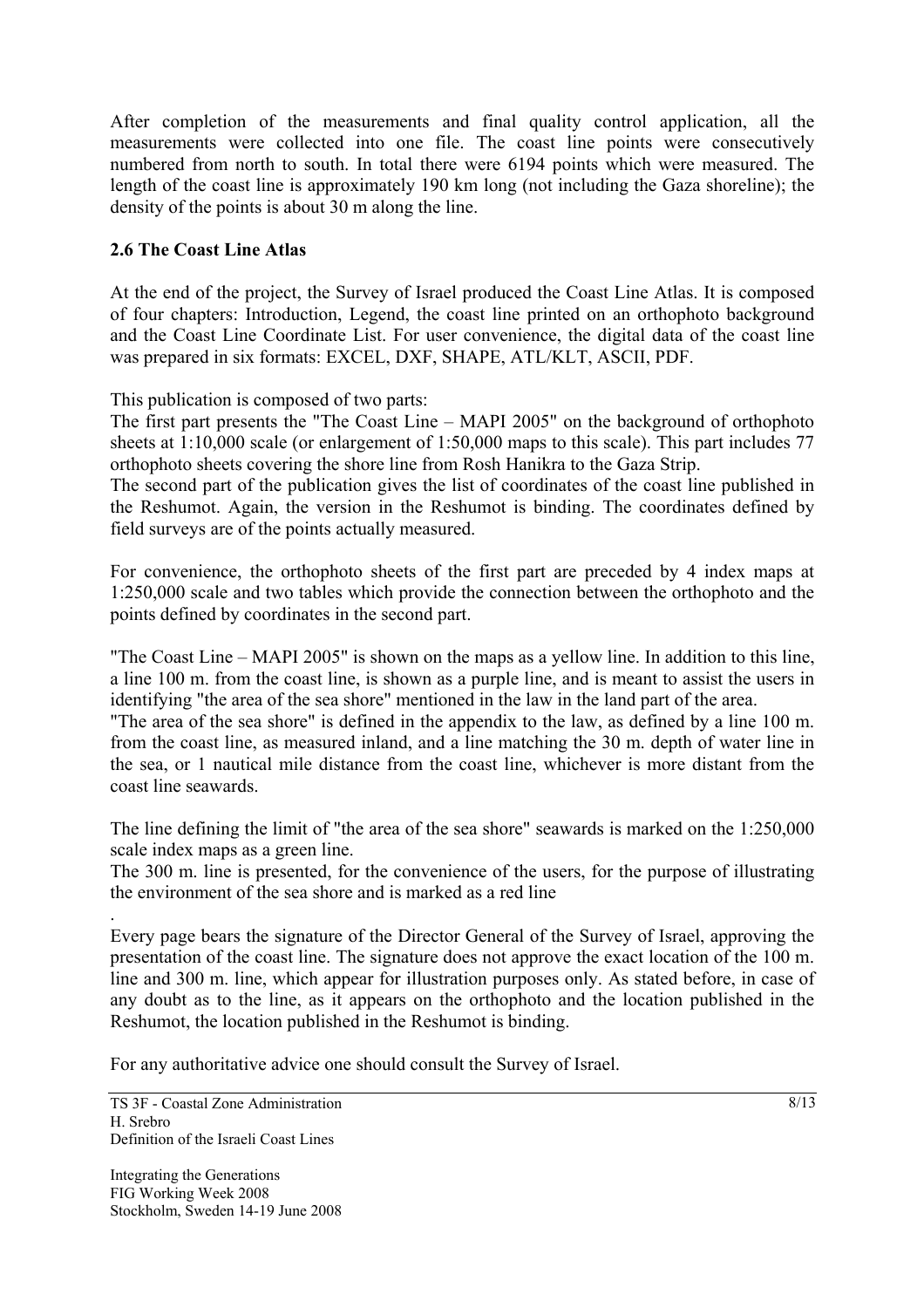The following project with regard to the definition of the coast line with reference to the law of preservation of the coastal environment was launched by the Survey of Israel after the amendment to the law covering the Israeli coast along the Red Sea.

The first contribution of the Survey was when the Knesset (The Israeli Parliament) committee accepted the suggestion of the Director General of the Survey, to define the maritime boundary line as the limit of the coastal environment sea wards. The maritime boundary line between Israel and Jordan in the Gulf of Eilat had been jointly prepared and signed by him and the Jordanian colleague following the peace agreement and the maritime boundary agreement between the two states.

The main argument of the DG was that unlike the Mediterranean Sea the head of the Gulf of Eilat is a closed area, sensitive to pollution without an adequate circulation to expel pollutions. He recommended that after the law will pass Israel should cooperate with Jordan to extend the preservation all over the head of the gulf.

His other suggestion was to define the reference coast line as 0.95m above the zero level of the geodetic network due to the fact that the mean sea level along the Gulf of Eilat is around 20cm above the sea level along the Mediterranean coast and thus the suggestion will adopt practically the declared level intention of 0.75m above the sea mean level as of the declared coast line along the Mediterranean.

This suggestion was not accepted by the legislators. The argument of the legislators was that it would be faster to pass the amendment with no change. This had in fact very minor practical influence due to the narrow sloppy Israeli coast along the Red Sea. The amendment to the law passed in October 2007.

The field survey along the 12 km of coast line was performed by the SOI. The campaign took only a few days during March 2008 using RTK equipment. The results were very accurate due to the fact that one of the stations of the APN is located near the coast of the Gulf of Eilat.

Photogrammetric models were used to measure the coast line along inaccessible installations.

The definition of the two edge points of the line was easy since these points were defined between Israel and Egypt and between Israel and Jordan following the relevant Peace Treaties (Israel-Egypt Treaty of Peace 1979, and Israel-Jordan Peace Agreement 1994).

A new amendment to the law with regard to the preservation of the coastal environment of the Sea of Galilee passed in the Knesset on the  $1<sup>st</sup>$  of April 2008. The sea ward coastal environment covers in this case all the water area of the lake, while the land area along the coastal environment is up to the surrounding main roads, sometimes only 50 m off the defined coast line. The problem in this area is the conflict between those who look at the coast as needed for preservation like the other coasts and those who see it as a water reservoir, which is actually the main water reservoir of Israel. The latter want full freedom in handling the water as well as controlling the water level.

TS 3F - Coastal Zone Administration H. Srebro Definition of the Israeli Coast Lines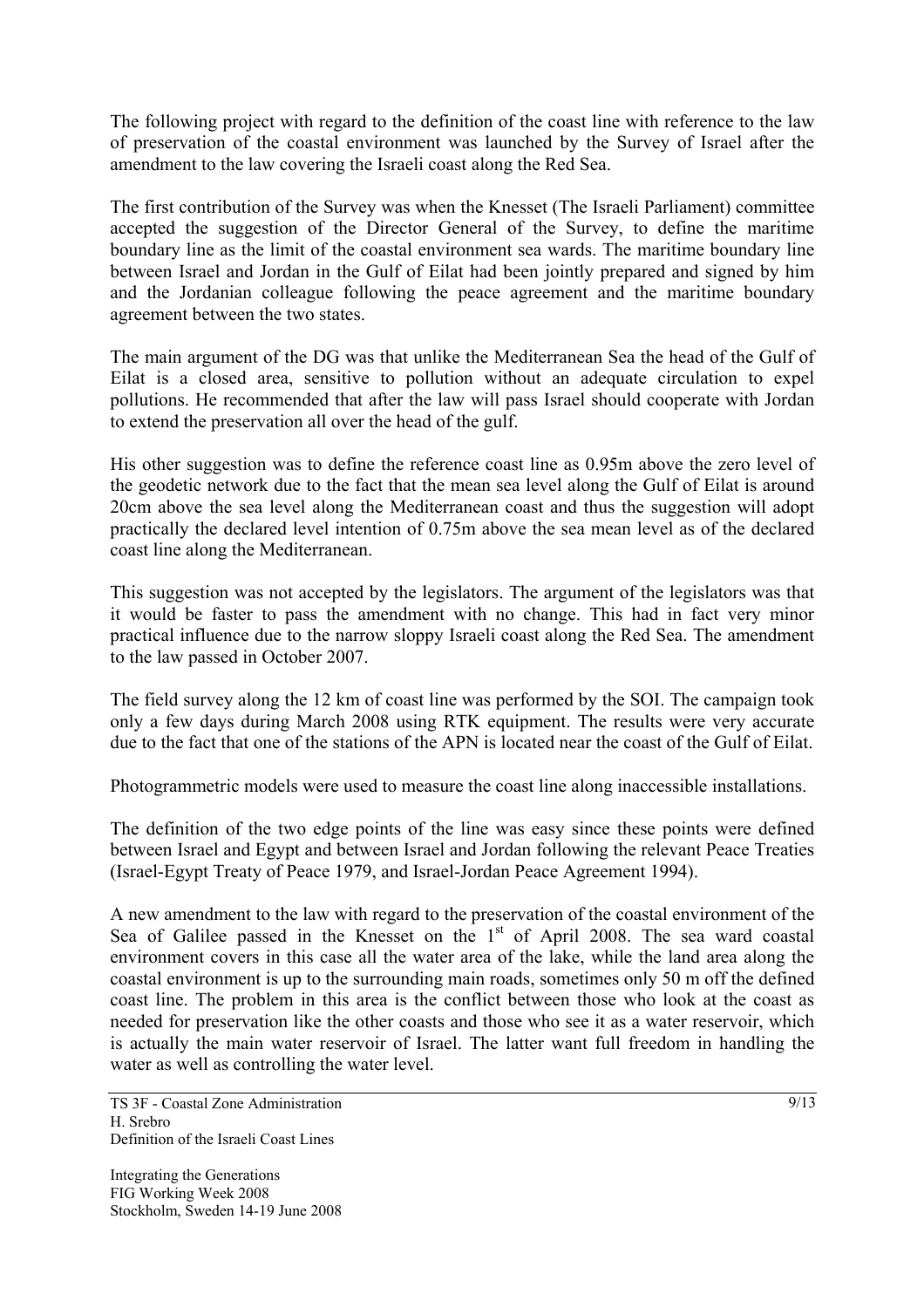The current status is that all of the Sea of Galilee is going to be considered a coastal environment. The level along which the coast line is going to be declared is -208.80 m (below sea level), taking into account that unlike the open seas, no storms can level up the water higher than exit dam to River Jordan.

The definition of the coast line along the 56 km of coast of the Sea of Galilee is going to be more complicated because of many small un accessible private controlled areas. On the other end the continuous shortage of rains during last years is reflected by a significant withdrawal of the water front. This fact will contribute to the field survey of the required coast line along the lake in the current situation since all the survey will be carried out on dry ground.

## **3. DEFINITION OF A BASELINE ALONG THE MEDITERRANEAN COAST**

The Israeli law of territorial waters replaced in 1956 the original mandatory definition of 3 nautical miles of territorial sea by 6 nautical miles from the low tide point or another point on the coast. The interpretation law defined in 1981 a strip of 6 miles and the 1990 update replaced it by 12 nautical miles. No directive was mentioned how to define the point of low tide, or the other point on the coast.

The UN Convention on the law of the Sea 1982 (UNCLOS) defines in Section 2 limits of the territorial sea.

Articles 2 to 16 of Section 2 define rules and conditions with regard to the implementation of limits of the territorial sea.

Article 3 and 4 refer to a breadth of the territorial sea not exceeding 12 nautical miles from the nearest points on the baselines.

Article 5 refers to the normal baseline as the low-water line as marked on official large scale charts unless otherwise provided by the Convention.

With regard to islands Article 6 refers to the seaward low-water line of the reef as relevant for the definition of the baseline.

Article 7 refers to conditions of using straight baselines in cases of indented coast lines and islands.

Article 10 refers to the conditions set for applying closing lines of bays except when straight baselines are applied.

Article 11 regards the outer most permanent harbor works as forming part of the coast.

Article 12 recognizes Roadsteads which are used for loading, unloading and anchoring of ships with regard to the definition of the territorial sea.

Article 16 defines the form of publication of the baselines, either by showing them on charts of adequate scales for ascertaining their position or by publishing a list of geographic coordinates of points specifying the geodetic datum.

A precise definition of a low water line is very difficult to be implemented. Such an attempt was exercised by the IKBC (Iraq-Kuwait Boundary Commission) for a relatively short length (Brown, 1994). Following the UN decision, the international boundary along the Kawr az Zubayr section follows the spring low waterline. In another section the median line was defined by the commission using as base lines the spring low water marks. The definition of the low water marks involved remote sensing using commissioned aerial photograph and an admiralty chart. The situation would be much more complicated if the two states were to arrive at an agreed definition of the low water lines.

TS 3F - Coastal Zone Administration H. Srebro Definition of the Israeli Coast Lines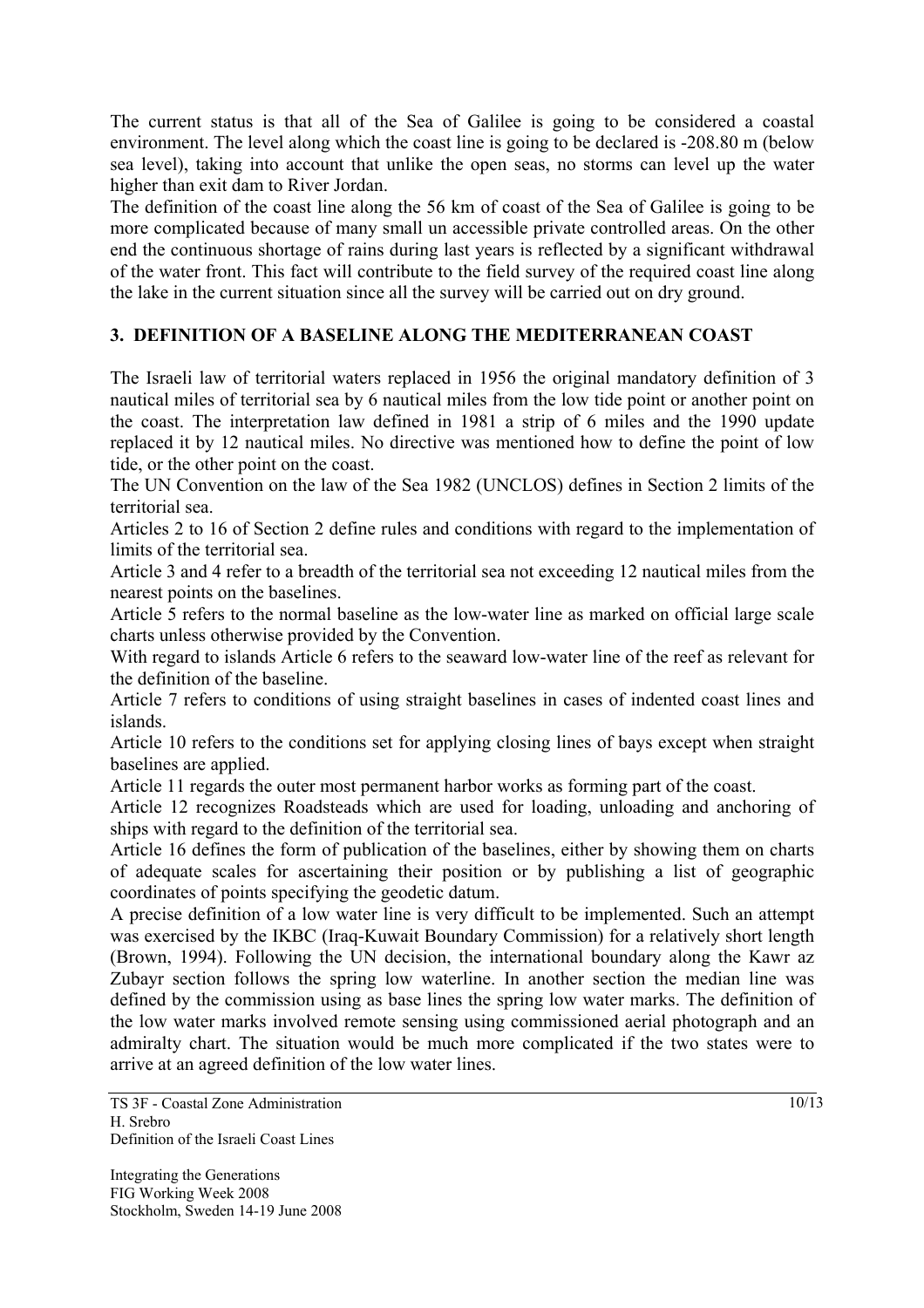The production of a normal base line can be based on the coast line as it appears on largescale maps. But such a line could become involved with many problems: it is changing continuously due to both natural and artificial reasons. The first and most prominent of which depends on the tremendous change in sediment load transfer from the Nile region since the construction of the Aswan Dam. In addition the existence of islands and natural indentation along the coast line lead to the need of local deviation from a regular normal baseline. Artificial features along the coast such as: ports, marinas and roadsteads affect the deviation of the coast line. If a normal baseline method were adapted the baseline would not be steady but should be changed due to these features.

Many countries adopt straight base lines either for their entire coast line, or for portions of the coast line. A review of the declarations of the Mediterranean coastal states show that Egypt, Syria, Cyprus, Turkey, Italy, France, Spain, Morocco, Tunisia, Algeria, Albania and other states published coordinates of base points, defining base lines along their entire coast lines, or along portions of their coast line.

Following this trend we don't see a reason for Israel not to follow it, especially when we see that the effect of drawing straight base lines is not enclosing considerable bodies of sea as international waters.

Referring to prominent base points along the Israeli coast line one should refer to the common coastal boundary point between Israel and Lebanon of Rosh Hanikra. South West of this point there are a few islands which should be considered for a base point following UNCLOS as well as the international trend. The head of the Carmel could serve as the next base point covering the local indentations of the coast line, including the indentation of the bay of Haifa.

The length of a straight line between the head of the Carmel and the common coastal boundary point with Egypt or the common boundary point with the Gaza Strip is more than 75 nm. This length is unusual in comparison to the trend. The longest straight line, which was published by Egypt (Presidential Decree, 1990) for a similar coast line along the Mediterranean, is 29.8 nm, and for the Read Sea 40.5 nm (US Department of State, 1994). The longest base line declared by Cyprus (UN Law of the Sea Bulletin, 1993) is 16 miles. On the other hand Russia published a straight line of 103.9 nm along the Pacific Ocean (US Department of State, 1992).

There is no juridical limitation on the length of a straight baseline drawn in accordance with Article 4 of the Territorial Sea Convention or Article 7 of UNCLOS.

In spite of it the US document which refers to this issue (Limits in the Seas No 106 Developing Standard Guidelines for Evaluating Straight Baselines) suggests a limit of maximum 48 nautical miles for any baselines segment.

Other prominent base points which may be considered are the edges of the roadsteads in Hadera and Ashkelon, following UNCLOS and publications of other states like Egypt in Port Said, and harbour works like the port of Ashdod.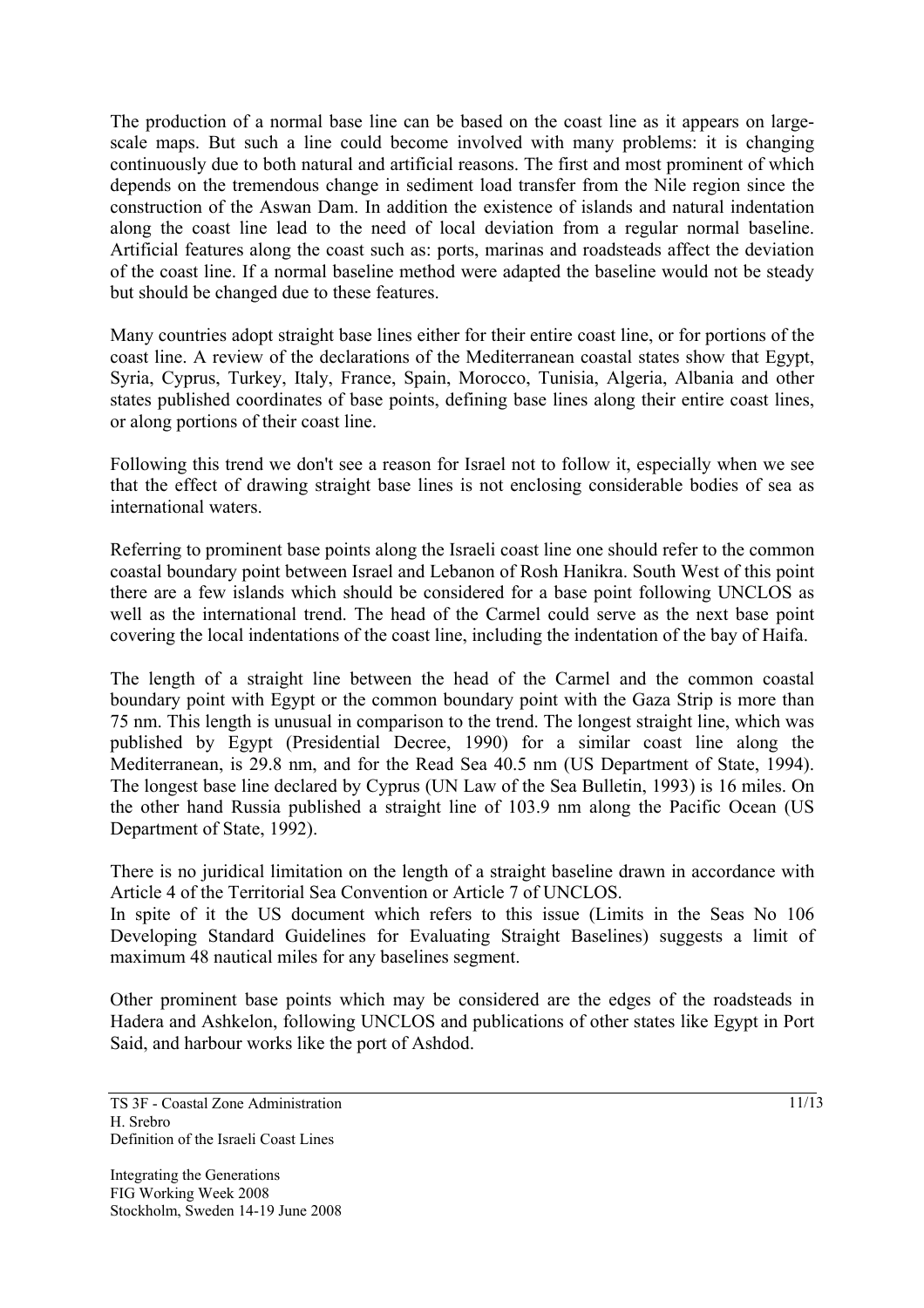The definition of these points can be made using GPS surveying or preferably by the use of aerial photography and satellite imagery.

## **4. SUMMARY AND CONCLUSIONS**

The fast development of the coastal zone together with the potential development of the maritime zone, call for better protection and more sophisticated planning of these areas.

These requirements which follow also the new law for the preservation of the Israeli Mediterranean sea shore environment motivated us to define two coast lines. One is a line at a height of 0.75 m above the zero level of the geodetic network following the requirements of the above mentioned law. The production of this line was described in the article. This line was officially published.

The recommendation of the author is to raise the line to a higher level since 0.75 m is still on unstable ground along this coast.

Following this experience, the Survey of Israel is in a process of defining the coast lines along the Gulf of Eilat and around the Sea of Galilee as required by relevant amendments to the original law of preservation of the coastal environment.

The second line which should serve as a base line for maritime requirements, including the definition of the Territorial Sea, has not yet been established, but the discussion deals with options of defining such a line.

None of these lines follows the coastline as defined in the national GIS. This line was defined by photogrammetric methods derived by operators as it appeared on aerial photographs on the time that the photographs had been taken.

Thus, the GIS coast line is adequate for general purpose use but not for specific applications which have to follow specific rules.